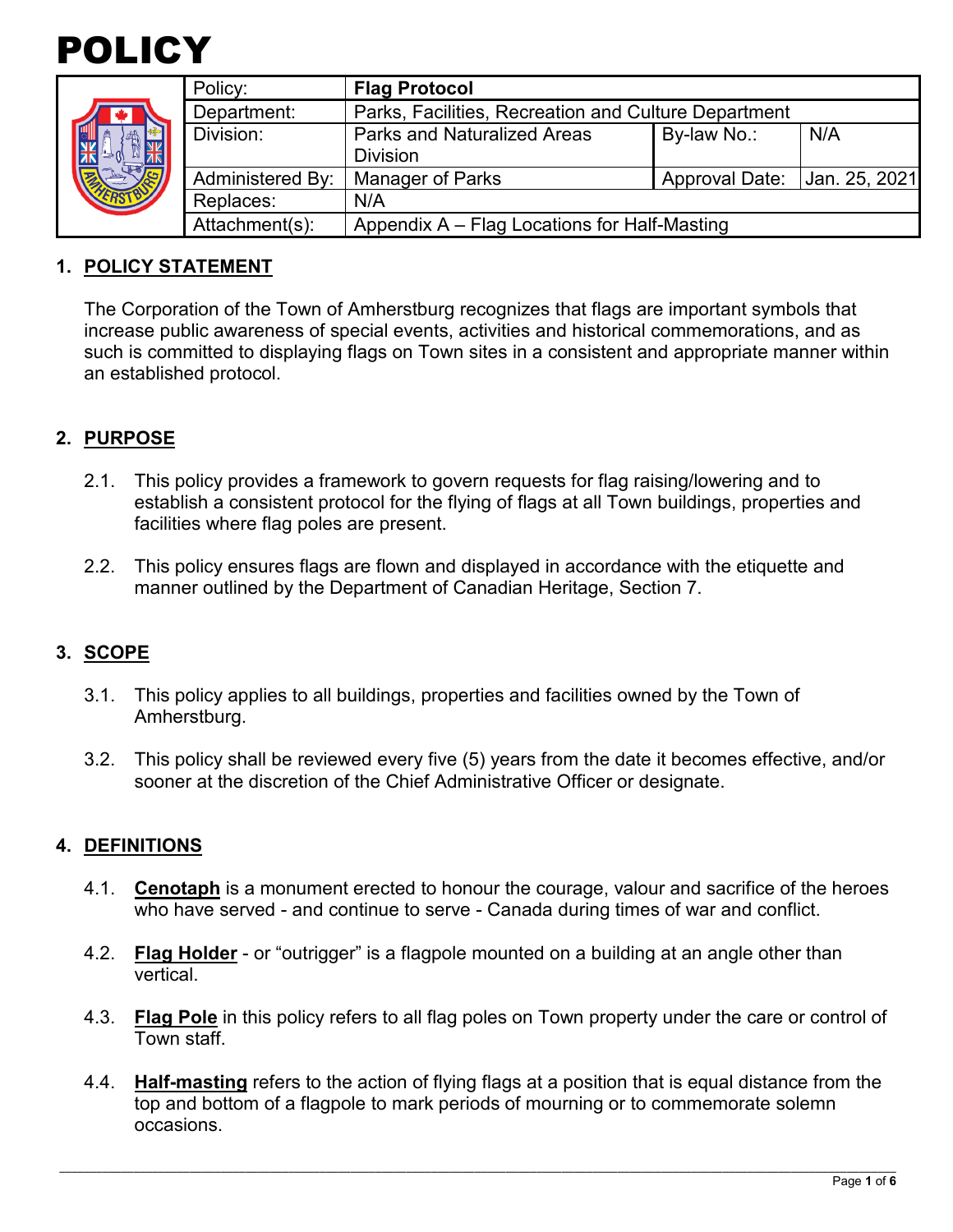- 4.5. **Halyard** is a rope used for raising or lowering a flag**.**
- 4.6. **Masthead** refers to the highest part of the flagpole.
- 4.7. **Period of Mourning** is defined as the day of passing until the day of the funeral.
- 4.8. **Proclamation** means a public or official announcement or declaration by the Town.

Other common definitions, acronyms, and terms are available in the Glossary located on the Town's Policies webpage.

## **5. INTERPRETATIONS**

Any reference in this policy to any statute or any section of a statute shall, unless expressly stated, be deemed to be reference to the statute as amended, restated or re-enacted from time to time. Any references to a by-law or Town policy shall be deemed to be a reference to the most recent passed policy or by-law and any replacements thereto.

### **6. GUIDING PRINCIPLES**

The National Flag of Canada as well as other flags are symbols of honor and pride, and as such must be treated with respect.

#### 6.1. **Flag Etiquette**

- 6.1.1. Flags of nations, provinces and cities should always be flown on their own mast or pole. It is improper to fly two or more flags on the same mast or pole (for example, one should not be beneath the other).
- 6.1.2. Nothing should be pinned to, drawn or sewn onto a nation, province or city flag.
- 6.1.3. Flags should not be obstructed or touch anything beneath them (i.e. floor, ground, table).

#### **General Guidelines**

- 6.1.4. Flag raising requests must be in connection with a particular event by an organization and requested on an annual basis.
- 6.1.5. A flag shall be flown for a period of up to one week, or for the duration of the associated event, whichever is less.
- 6.1.6. Flags shall only be raised and lowered on those business days that the Town office is open.
- 6.1.7. If the event is on a weekend, flags will be lowered at the end of the last business day before the event, and raised again at the beginning of the next business day after the event.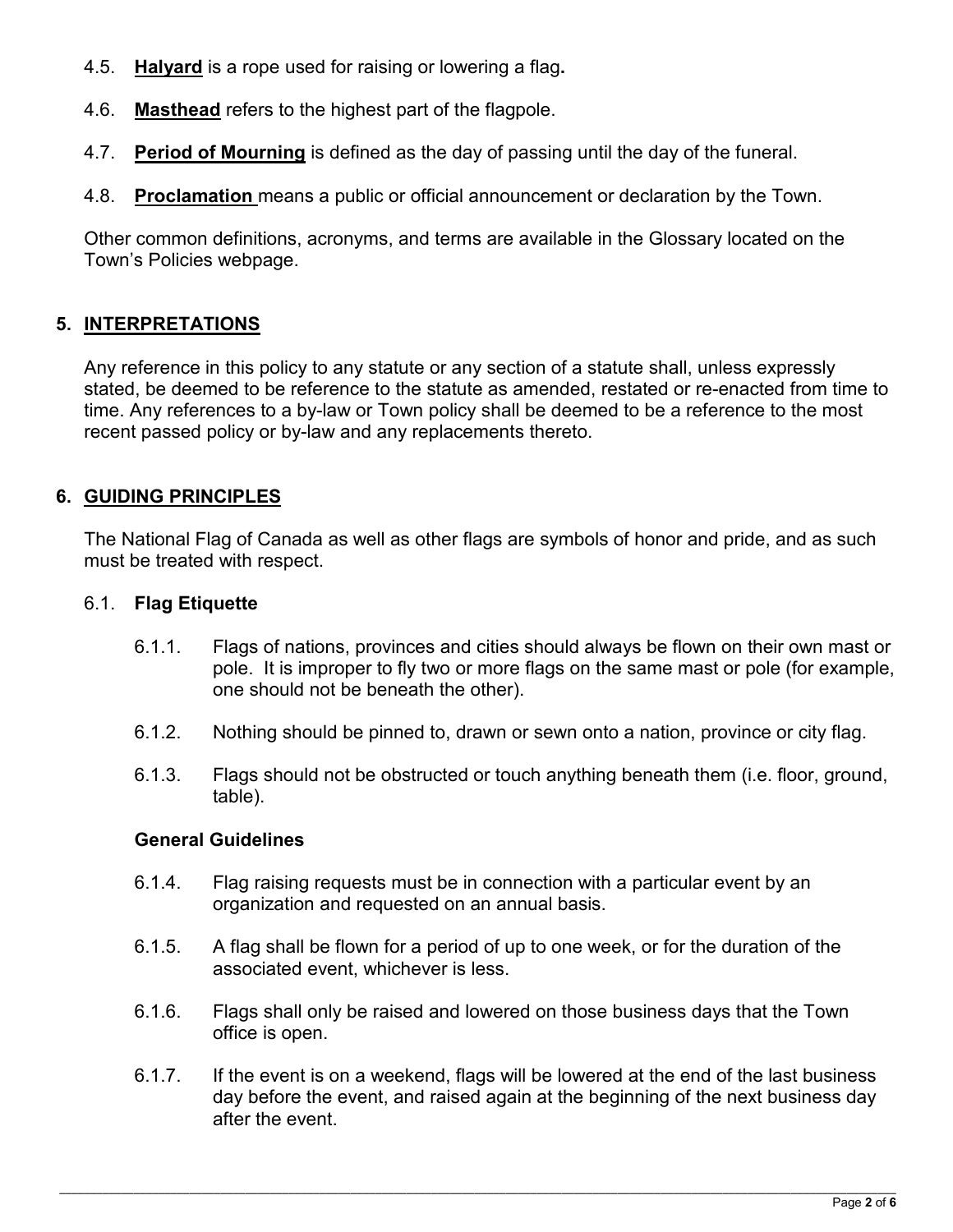## 6.2. **Town of Amherstburg sites where flags are displayed**

|                | Town Hall & Fire Station                |   | 6   Libro Credit Union Centre |
|----------------|-----------------------------------------|---|-------------------------------|
| $\mathcal{P}$  | <b>Police Service Building</b>          |   | <b>Gordon House</b>           |
| 3 <sup>1</sup> | Engineering and Public Works Department |   | 8   Fire Station 2            |
|                | Kings Navy Yard                         | 9 | Fire Station 3                |
|                | 5   Cenotaph in Kings Navy Yard         |   |                               |

#### 6.3. **Position of Honour**

Facing the building, the observer will see the flags positioned in the order noted below and always from left to right:

Two Pole Display:

- 1. National Flag of Canada (left)
- 2. Town of Amherstburg Flag (right)

Three Pole Display:

- 1. Province of Ontario Flag
- 2. National Flag of Canada
- 3. Town of Amherstburg Flag

Five Pole Display

- 1. White Flag of France
- 2. Royal Union Flag (Union Jack)
- 3. National Flag of Canada
- 4. Royal Union Flag (Loyalist)
- 5. Flag of the United States (1795)

#### 6.4. **Flag Raising Criteria**

- 6.4.1. Requests to fly a flag will be considered if the reason for flying the flag meets one of the following criteria:
	- Support of particular event by a non-profit or charitable organization;
	- Celebration achievements;
	- Celebration of multi-cultural and civic events;
	- Public awareness campaigns.

#### 6.4.2. Restrictions:

Approval will not be given to fly flags for the purpose of supporting or promoting the following:

- Political parties or political organizations;
- Religious organizations or religious events or celebrations;
- Celebrations, campaigns or events intended for profit-making purposes;
- Events that support discrimination, hatred, violence or prejudice.
- 6.4.2.1. The Town of Amherstburg will follow national and provincial guidance regarding public recognition/display of flags and nations. Guidance shall be sought when in doubt.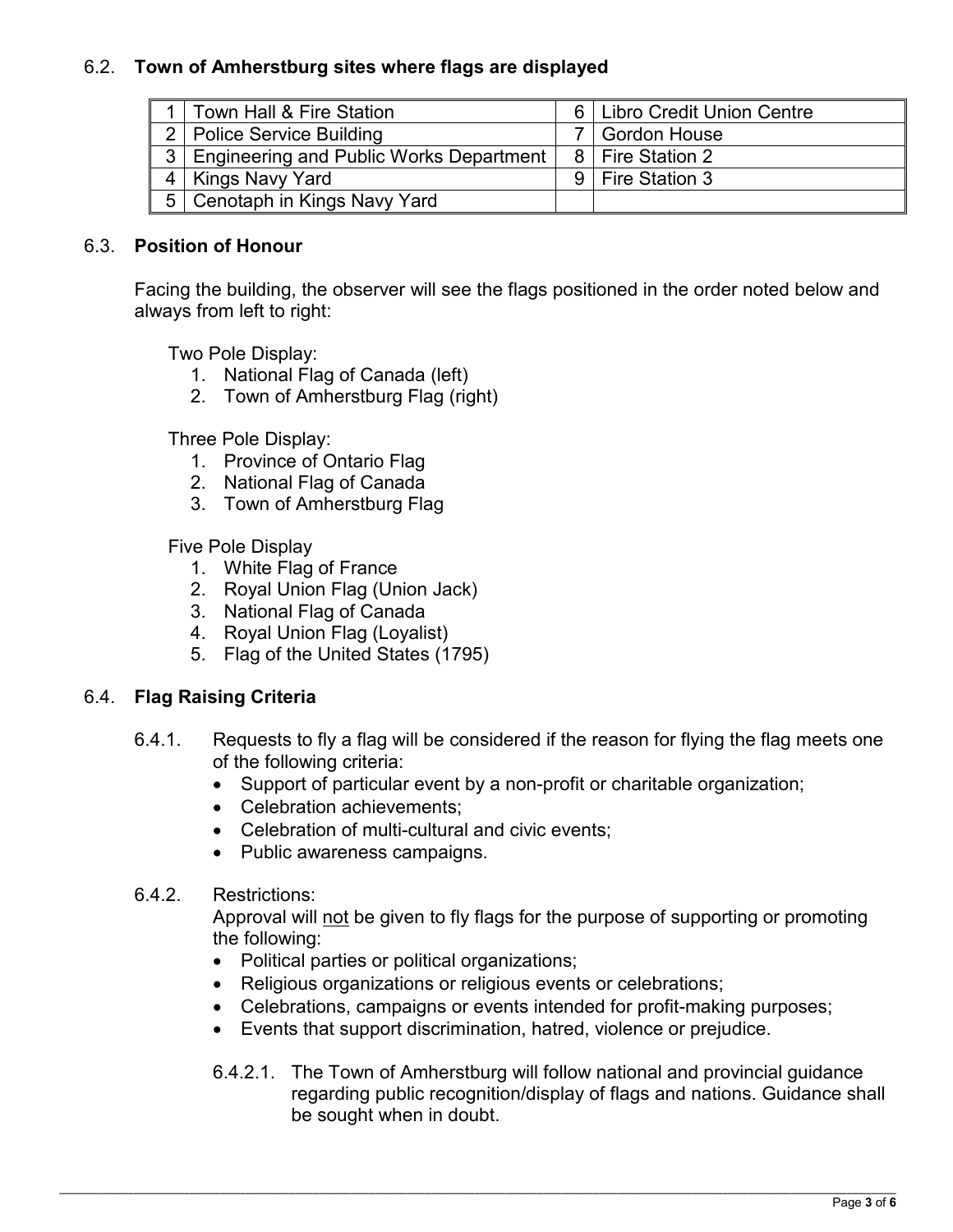## 6.5. **Town of Amherstburg Cenotaph and Remembrance Day**

- 6.5.1. The National Flag of Canada flown at the Town of Amherstburg Cenotaph will be half-masted as part of the Remembrance Day ceremony to honour and remember the fallen soldiers who gave their lives during the war.
- 6.5.2. This is the only time the flag at this location will be half-masted.
- 6.5.3. Flags at other locations (noted in Appendix A) will also be half-masted in honour of Remembrance Day. Flags will be lowered at the end of the last business day before Remembrance Day, and raised again at the beginning of the first business day afterwards.

### 6.6. **Half-Mast for Mourning**

- 6.6.1. Flags will be flown at half-mast positions, where feasible to do so, as a sign of mourning upon the passing of the following persons:
	- Her Majesty the Queen and members of the Royal family;
	- A past or present Prime Minister;
	- A past or present day elected representative of the Federal, Provincial and Municipal Governments;
	- Present day employees of the Town of Amherstburg; and,
	- A resident of Amherstburg, who is a member of the Canadian Armed Forces, killed while deployed on operations; or
	- As directed by the Mayor and Town Council or the Chief Administrative Office.
- 6.6.2. To honor the deceased, all flags in a group shall be flown at half-mast from the time of passing until the end of the day of the funeral service.
	- Only flags secured to flagpoles with halyards and pulleys will be half-masted.
	- To place a flag at half-mast, it shall be raised to the masthead, then, slowly lowered until the flag's center is midway between the masthead and the base of the flag pole.
- 6.6.3. Requests for half-masting
	- All requests will be considered by the CAO (or designate) providing it meets the established criteria in the Flag Protocol Policy.

*See Appendix A – Flag Locations for Half-Masting* 

## 6.7. **Provincial Annual Half-Masting Days**

Ontario annually half-masts the National Flag of Canada from sunrise to sunset on:

- April 28 National Day of Mourning for Persons Killed or Injured in the Workplace
- November 11 Remembrance Day

#### 6.8. **Flag Care and Maintenance**

Flags will be inspected on a regular basis (quarterly). When a flag's condition is such that it is no longer fitting for display (frayed, faded, torn, soiled or ripped), it is to be retired and replaced. The retired flag must be destroyed in a dignified manner.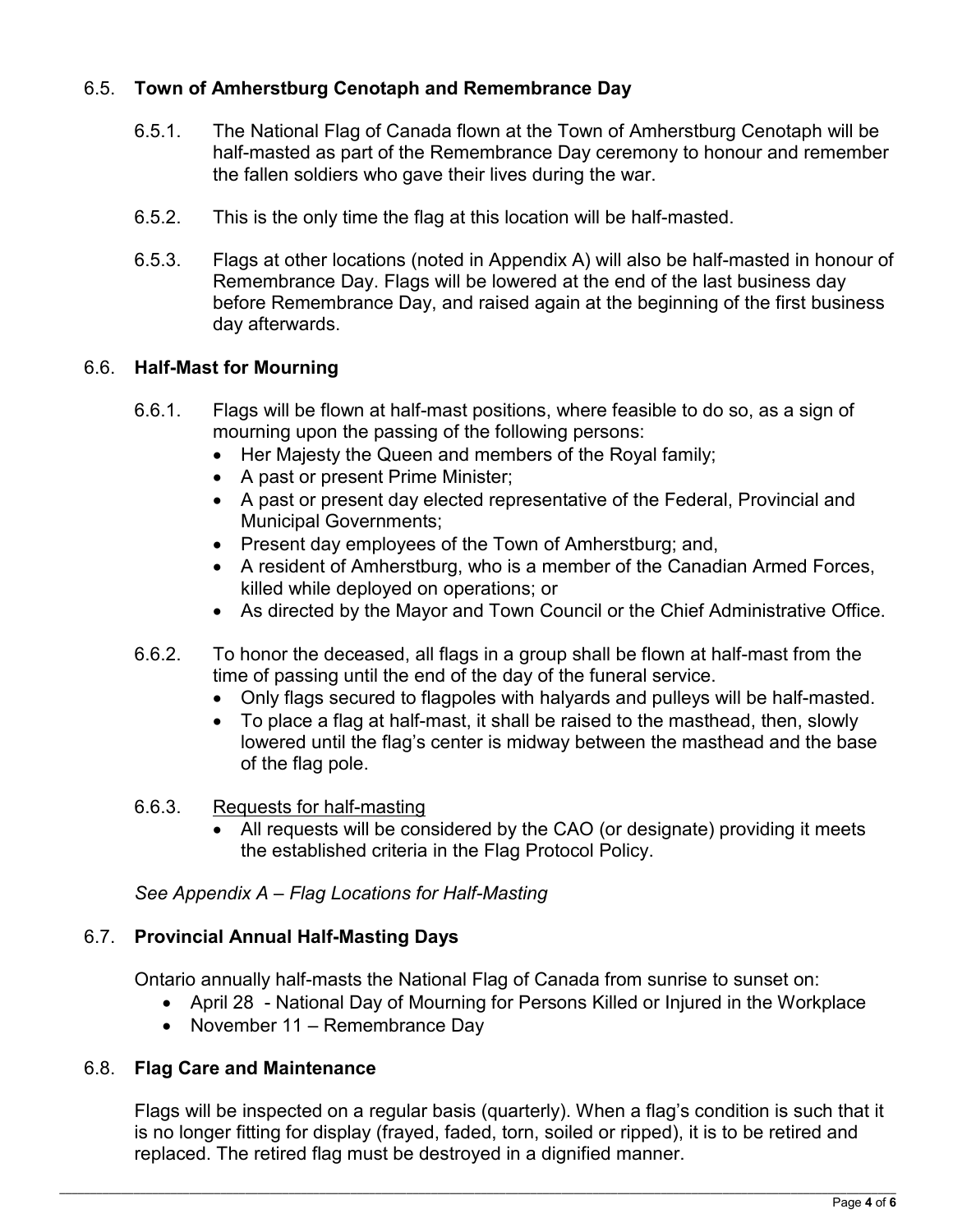# **7. RESPONSIBILITIES**

- 7.1. **Council** has the authority and responsibility to:
	- 7.1.1. Adopt the *Flag Protocol.*
	- 7.1.2. Approve public awareness campaigns such as proclamations that involve the raising of a community flag.
	- 7.1.3. Approve the addition of other provincially recognized days of mourning when flags would be flown at half-mast.
- 7.2. The **CAO** has the authority and responsibility to:<br>7.2.1 Finsure compliance with this policy
	- Ensure compliance with this policy.
- 7.3. The **Director of Parks, Facilities, Recreation and Culture** has the authority and responsibility to:
	- 7.3.1. Provide authorization to the Manager of Parks and Naturalized areas to facilitate the raising/lowering of flags.
- 7.4. The **Manager of Parks and Naturalized Areas** has the authority and responsibility to:
	- 7.4.1. Ensure that protocols under this policy are communicated to staff and are carried out consistently.
- 7.5. **Staff** has the authority and responsibility to:
	- 7.5.1. Comply with all provisions of this policy.

## **8. REFERENCES AND RELATED DOCUMENTS**

- 8.1. Rules for Flying the National Flag of Canada
- 8.2. Ontario International Relations and Protocol
- 8.3. Government of Canada Canadian Heritage
- 8.4. History of the National Flag of Canada
- 8.5. United Empire Loyalists' of Canada
- 8.6. Flag Act of 1794 (1 Stat. 341), Third Congress of the United States
- *8.7. Appendix A Flag Locations for Half-Masting*